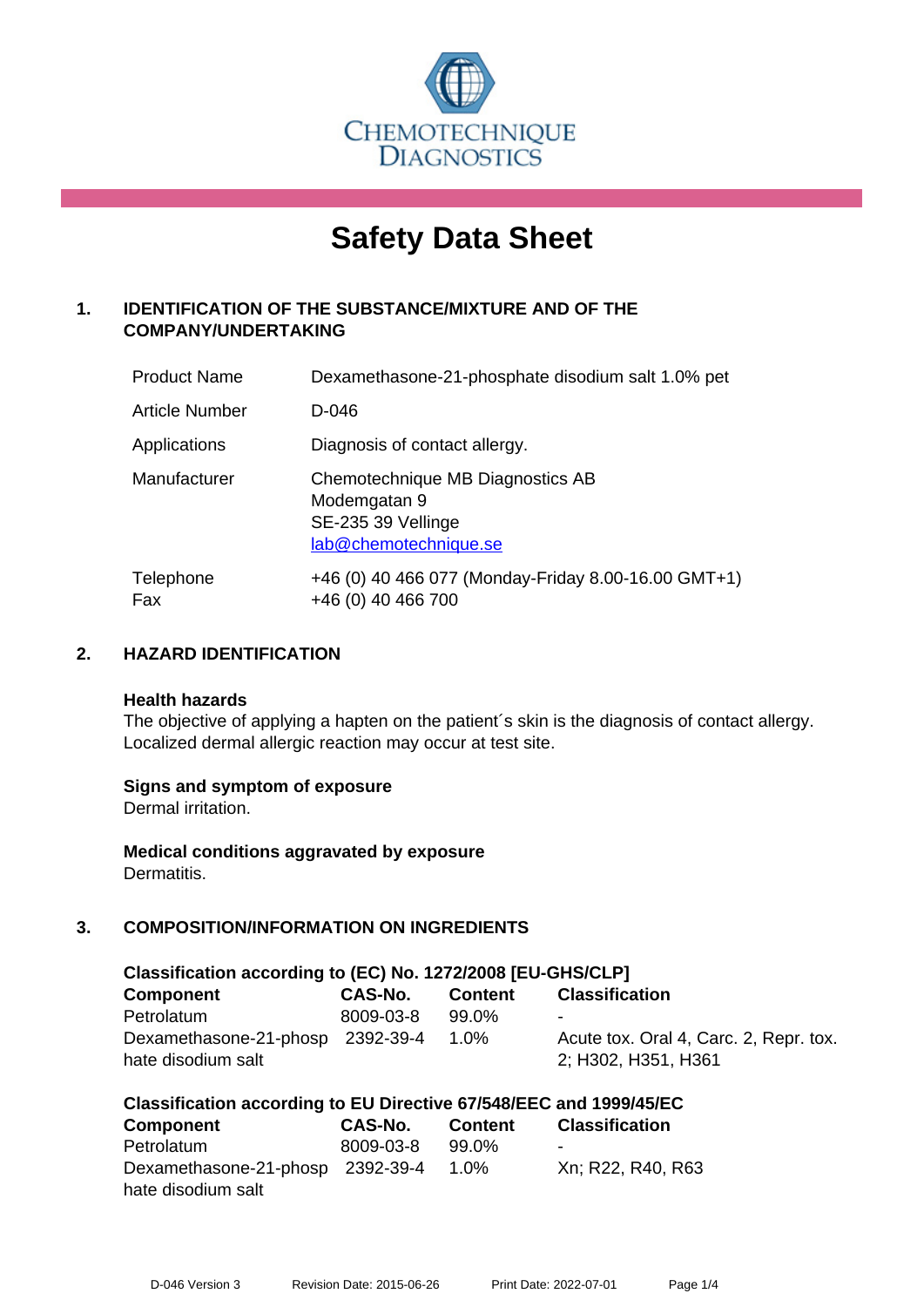## **4. FIRST AID MEASURES**

## **Emergency and first aid procedures**

Obtain medical attention.

# **5. FIRE-FIGHTING MEASURES\***

#### **Suitable extinguish media**

CO2, powder or water spray. Fight larger fires with water spray or alcohol resistant foam.

# **For safety reasons unsuitable extinguishing agents**

Water with full jet.

## **Special protective equipment for fire-fighters**

Wear self-contained respiratory protective device. Wear fully protective suit.

\*Data is shown for petrolatum only

## **6. ACCIDENTAL RELEASES MEASURES**

**Steps to be taken if material is released or spilled** Contain and place in a closed container.

# **7. HANDLING AND STORAGE**

**Precautions to be taken in handling and storage** Store dark at 5-8°C. Avoid extended exposure to light. FOR EXTERNAL USE ONLY.

# **8. EXPOSURE CONTROLS/PERSONAL PROTECTION**

**Respiratory protection** Not required.

**Ventilation** Local exhaust.

**Protective gloves** Disposal gloves.

#### **Eye protection** Not required with normal use.

## **Work/Hygienic practices**

Wash hands after each use.

## **9. PHYSICAL AND CHEMICAL PROPERTIES**

Odour **Odourless** 

Appearance Ivory White Semi-solid

Melting point\* 50-55° C Flash point\*  $>100^{\circ}$ C

Boiling point\* No data available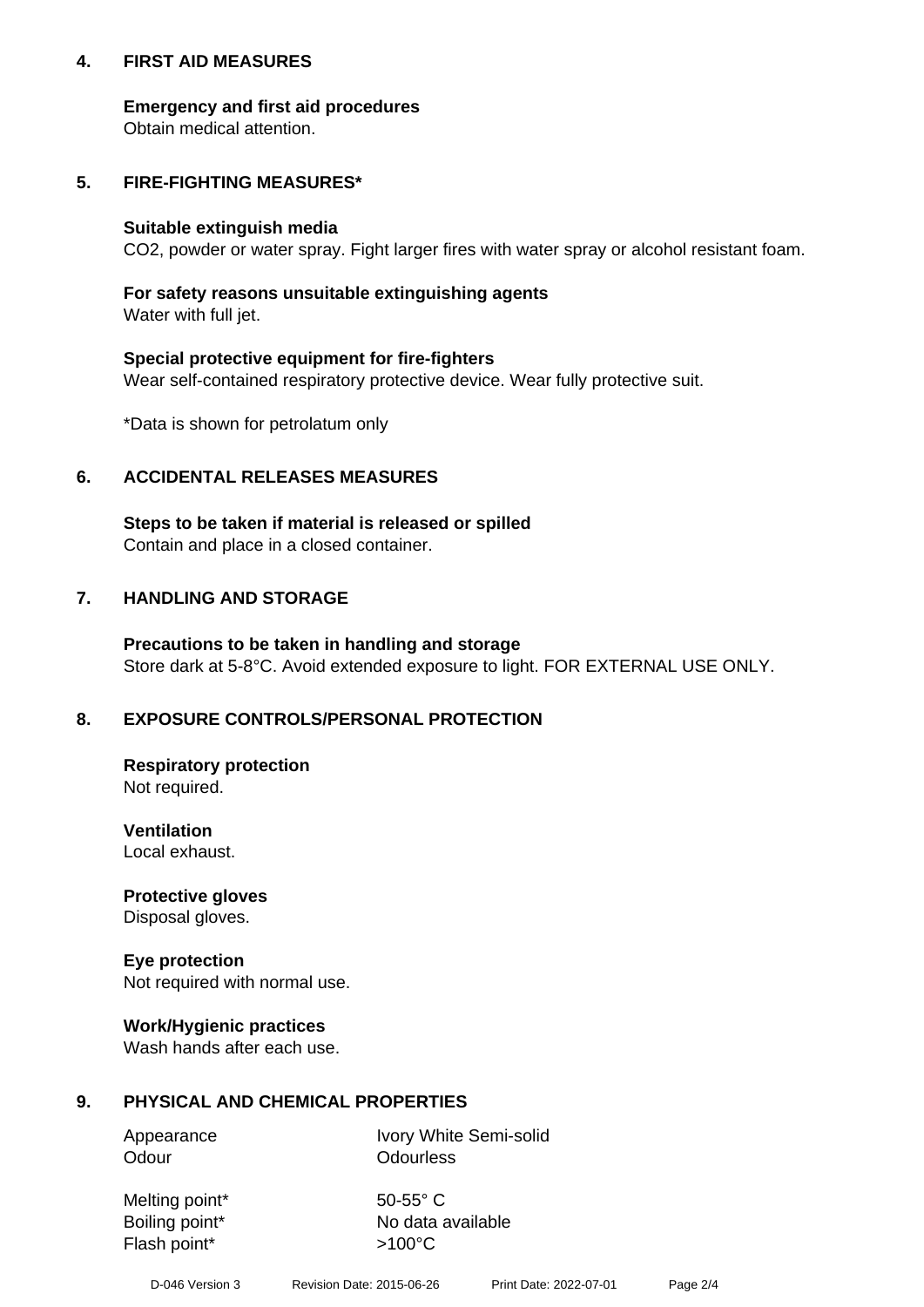Density\* No data available. Solubility in/Miscibility with Water\*

Self ignition\* Product does not self ignite. Danger of explosion\* Product does not present an explosion hazard. Insoluble

\*Data is shown for petrolatum only

# **10. STABILITY AND REACTIVITY**

#### **Incompability**

May react with strong oxidizing agents.

#### **Stability**

Stable at recommended storage conditions.

#### **Hazardous byproducts**

Combustion may generate CO, CO2 and other oxides.

**Hazardous polymerization**

Will not occur.

## **11. TOXICOLOGICAL INFORMATION**

No data available.

#### **12. ECOLOGICAL INFORMATION**

No data available.

## **13. DISPOSAL CONSIDERATIONS**

#### **Waste disposal method**

Comply with federal, state/provincial and local regulation.

#### **14. TRANSPORT INFORMATION**

Not dangerous goods.

## **15. REGULATORY INFORMATION**

The classification is according to the latest editions of the EU lists, and extended by company and literature data.

#### **16. OTHER INFORMATION**

#### **Text of H-statements and R-phrases mentioned in Section 3**

| Acute tox. Oral 4                |                           | Acute toxicity, Oral (Category 4)                           |          |  |
|----------------------------------|---------------------------|-------------------------------------------------------------|----------|--|
| Carc. 2                          |                           | Carcinogenicity (Category 2)                                |          |  |
| Repr. tox. 2<br>H <sub>302</sub> |                           | Reproductive toxicity (Category 2)<br>Harmful if swallowed. |          |  |
| D-046 Version 3                  | Revision Date: 2015-06-26 | Print Date: 2022-07-01                                      | Page 3/4 |  |